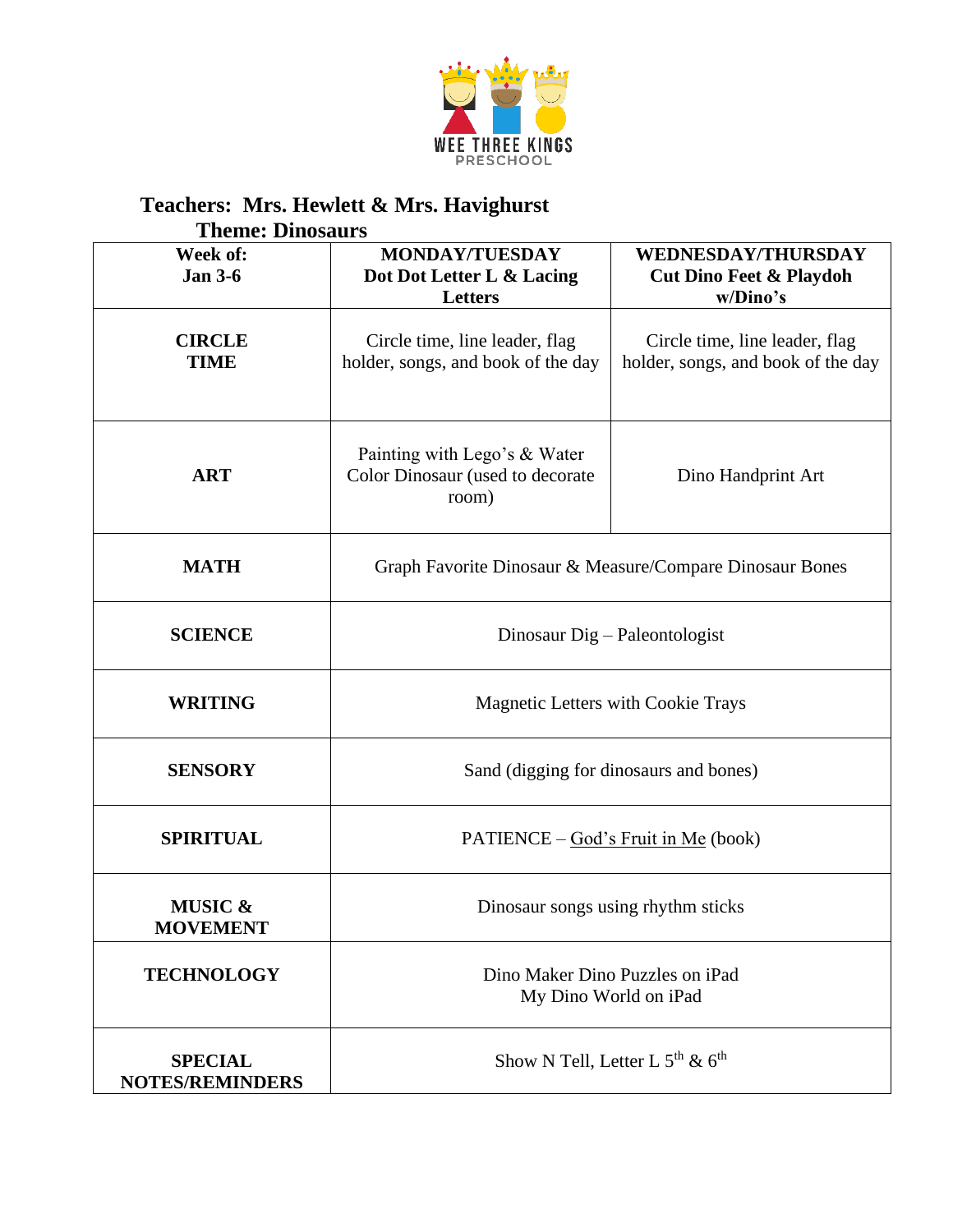

## **Teachers: Mrs. Hewlett & Mrs. Havighurst Theme: Dinosaurs**

| Week of:<br><b>Jan 10-13</b>             | MONDAY/TUESDAY<br>Dot Dot Letter M & Penguin<br><b>Pattern</b>       | <b>WEDNESDAY/THURSDAY</b><br><b>Watercolors &amp; Gumball Math</b>   |
|------------------------------------------|----------------------------------------------------------------------|----------------------------------------------------------------------|
| <b>CIRCLE</b><br><b>TIME</b>             | Circle time, line leader, flag<br>holder, songs, and book of the day | Circle time, line leader, flag<br>holder, songs, and book of the day |
| <b>ART</b>                               | Painting with Marshmallows &<br><b>Build Dinosaurs out of shapes</b> | Dino Egg Surprise                                                    |
| <b>MATH</b>                              | Measure Our Feet Using Math Cubes                                    |                                                                      |
| <b>SCIENCE</b>                           | <b>Dinosaur Fossils</b>                                              |                                                                      |
| <b>WRITING</b>                           | <b>Alphabet Bean Matching Game</b>                                   |                                                                      |
| <b>SENSORY</b>                           | Sand (digging for dinosaurs and bones)                               |                                                                      |
| <b>SPIRITUAL</b>                         | PATIENCE - Chapel, Hannah's Prayer                                   |                                                                      |
| MUSIC &<br><b>MOVEMENT</b>               | Dinosaur songs using rhythm sticks                                   |                                                                      |
| <b>TECHNOLOGY</b>                        | Dino Maker Dino Puzzle on iPad<br>My Dino World on iPad              |                                                                      |
| <b>SPECIAL</b><br><b>NOTES/REMINDERS</b> | Show N Tell, Letter M $12th$ & $13th$                                |                                                                      |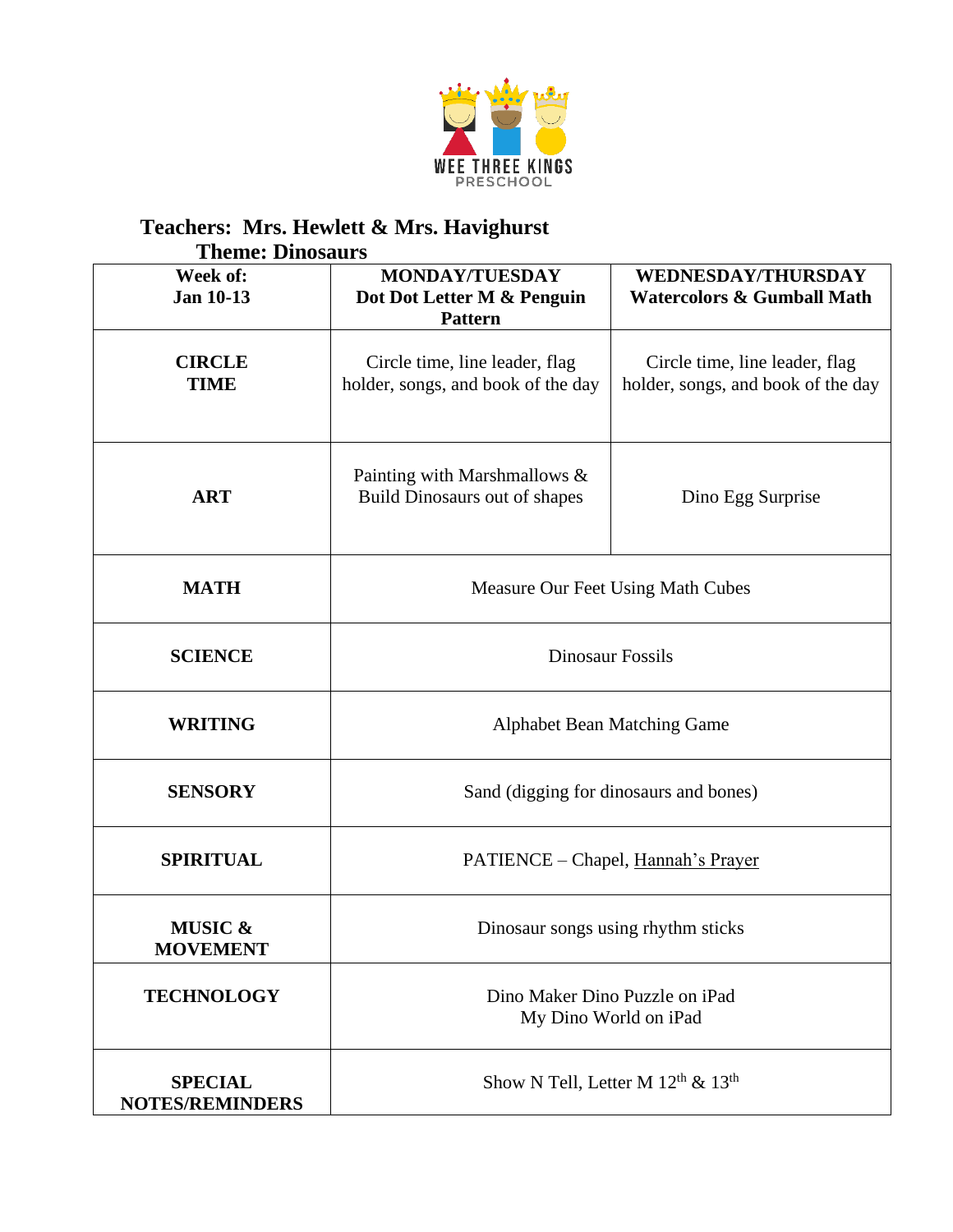

## **Teachers: Mrs. Hewlett & Mrs. Havighurst**

|                                          | <b>Theme: Superhero's</b>                                                                                     |                                                                           |  |  |  |
|------------------------------------------|---------------------------------------------------------------------------------------------------------------|---------------------------------------------------------------------------|--|--|--|
| Week of:<br><b>Jan 17-20</b>             | <b>MONDAY/TUESDAY</b><br>Dot Dot Letter N & Alphabet<br><b>Keys</b>                                           | <b>WEDNESDAY/THURSDAY</b><br>Dry Erase Letters & Bristle<br><b>Blocks</b> |  |  |  |
| <b>CIRCLE</b><br><b>TIME</b>             | Circle time, line leader, flag<br>holder, songs, and book of the day                                          | Circle time, line leader, flag<br>holder, songs, and book of the day      |  |  |  |
| <b>ART</b>                               | "N' is for Night"                                                                                             | Superhero Handprint                                                       |  |  |  |
| <b>MATH</b>                              | <b>Test Tube Pattern Skills</b>                                                                               |                                                                           |  |  |  |
| <b>SCIENCE</b>                           | Fizzy Spider Web Art/Science Experiment                                                                       |                                                                           |  |  |  |
| <b>WRITING</b>                           | Write Names & Cutting w/Scissors                                                                              |                                                                           |  |  |  |
| <b>SENSORY</b>                           | Hot Chocolate Sensory (pinto beans, cotton balls, spoons, plastic tea<br>cups)                                |                                                                           |  |  |  |
| <b>SPIRITUAL</b>                         | PATIENCE – A Net Full of Fish (book)                                                                          |                                                                           |  |  |  |
| <b>MUSIC &amp;</b><br><b>MOVEMENT</b>    | Snowflake Song<br>I'm a Little Penguin Song                                                                   |                                                                           |  |  |  |
| <b>TECHNOLOGY</b>                        | Disney's Frozen App<br>Olaf's Adventure App                                                                   |                                                                           |  |  |  |
| <b>SPECIAL</b><br><b>NOTES/REMINDERS</b> | Chapel 18th & 19th<br>Show N Tell, Letter N $19th$ & $20th$<br>Parent/Teacher Conferences $18^{th} - 27^{th}$ |                                                                           |  |  |  |